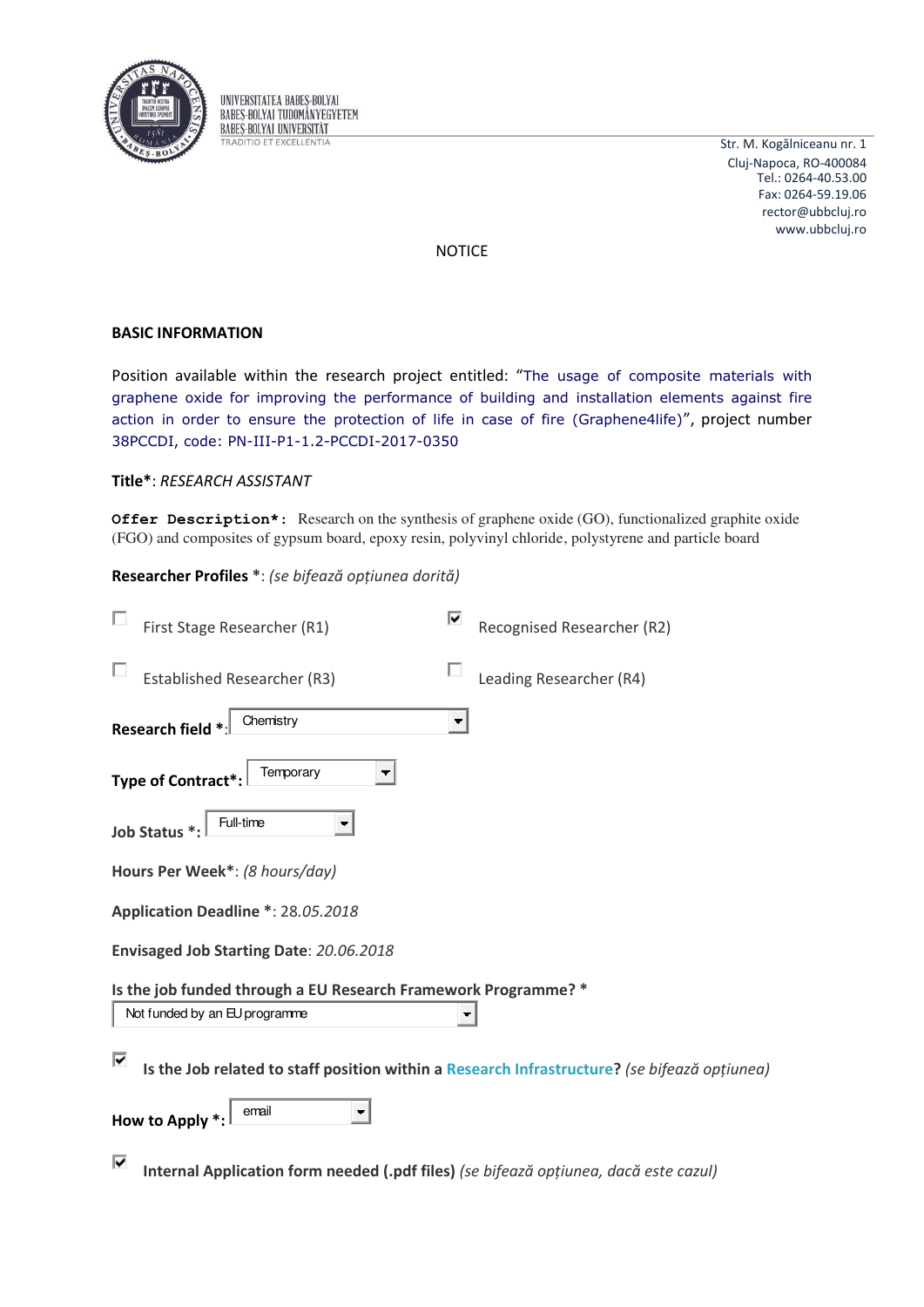### **HIRING INFO & WORK LOCATION**

**Number of positions available\*: 1** 

**Company/Institute\*:** *Baďeș-Bolyai University, Cluj-Napoca, Romania* 

**Department\*:** *Department of Chemical Engineering, Faculty of Chemistry and Chemical Engineering*

### **REQUIREMENTS**

|                                                                 |           | Required Education Level (se completează unul sau mai multe câmpuri, după caz) |
|-----------------------------------------------------------------|-----------|--------------------------------------------------------------------------------|
| Main Research Field*:                                           | Chemistry |                                                                                |
| Level *: $\left  \right $ PhD or equivalent                     |           |                                                                                |
| Main Research Field*: Chemistry                                 |           |                                                                                |
| Level <sup>*</sup> : $\boxed{\text{PhD} \text{ or equivalent}}$ |           |                                                                                |

**Skills/Qualifications**: PhD or equivalent in Chemistry

#### **Specific Requirements**

**Required Languages (se completează unul sau mai multe câmpuri, după caz):** 

Documents required for the selection process:

- application form;

- letter of intent;
- criminal record;

- Medical certificate, issued by the family doctor, with the mention: Released to serve in the competition for the position of Chemist – researcher within the project Graphene4life, code PN-III-P1-1.2-PCCDI-2017-0350, contract 38PCCDI from 01/03/2018;

curriculum vitae;

 - minimum copies of the baccalaureate diploma, the bachelor's degree in physics or chemistry, the master's degree and the doctor's degree;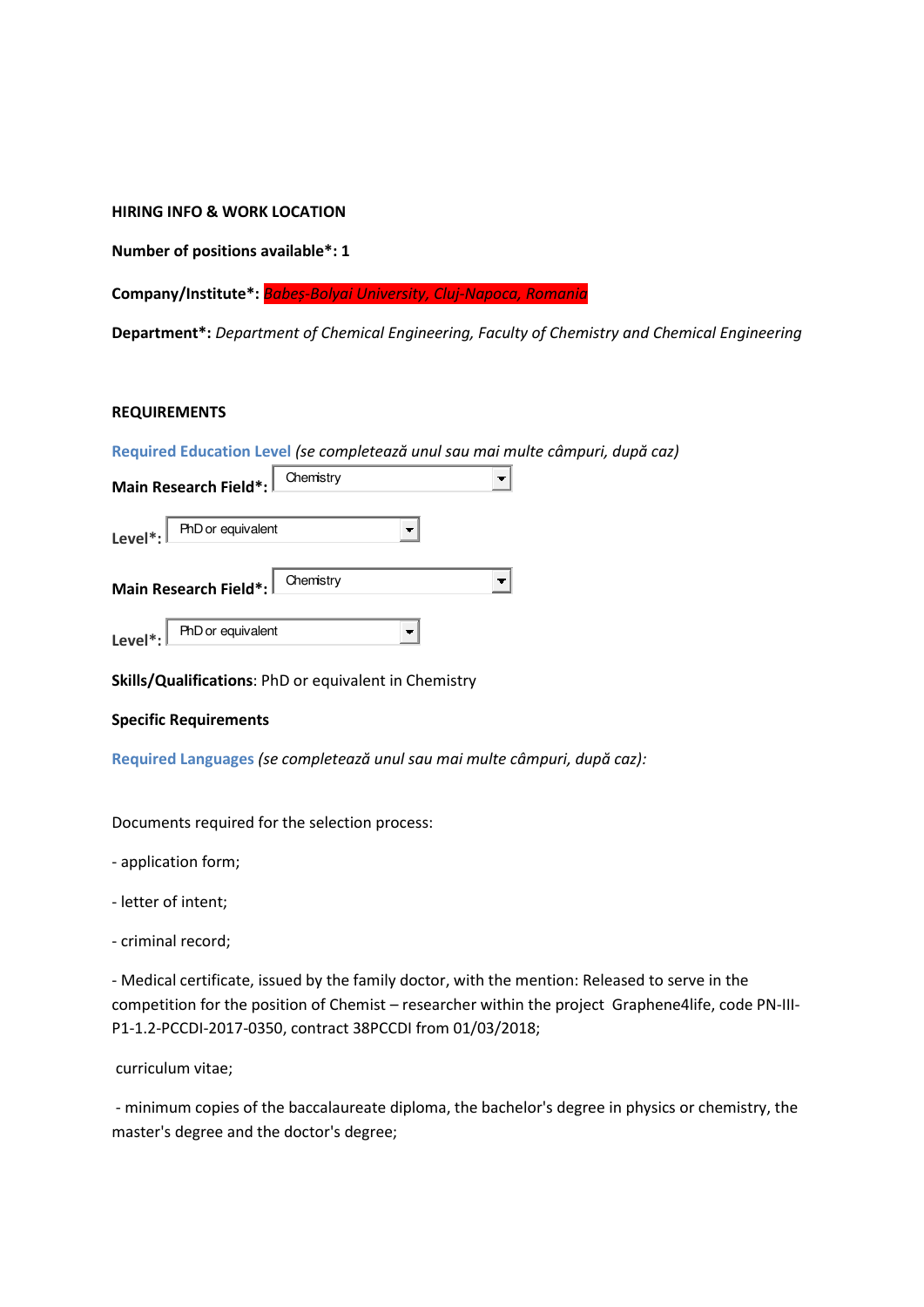- the list of academic papers, published in the specified field, with the impact factor and the number of citations for each paper;

| Language * | <b>ENGLISH</b>       |
|------------|----------------------|
| Level*     | Excellent            |
| Language * | <b>Please Select</b> |
| Level*     | <b>Please Select</b> |

**Required Research Experience (se completează unul sau mai multe câmpuri, după caz)** 

| Chemistry<br><b>Research Field *</b>                                                     |  |
|------------------------------------------------------------------------------------------|--|
| Years of Research Experience * 4 - 10                                                    |  |
| Chemistry<br><b>Research Field *</b>                                                     |  |
| <b>Years of Research Experience *</b> $\begin{bmatrix} 4 & -10 \\ -4 & 10 \end{bmatrix}$ |  |

### **ADDITIONAL INFO**

### **Website for additional job details**: *(câmp opțional)*

**Benefits**: (câmp opțional)

**Eligibility criteria**: (câmp opțional)

#### **Selection process**:

a. Analysis of the candidate's file - the absence of any required document leads to the removal of the candidate from the contest;

b. Practical evidence of the knowledge of preparing and performing the synthesis of a composite polymer structure with GO;

c Interview that consists of presenting in Power Point, in English, the research activity carried out so far and the evaluation of the knowledge in the field (Number of papers published on the topic of the research project, impact factor and number of citations/publication will be evaluated);